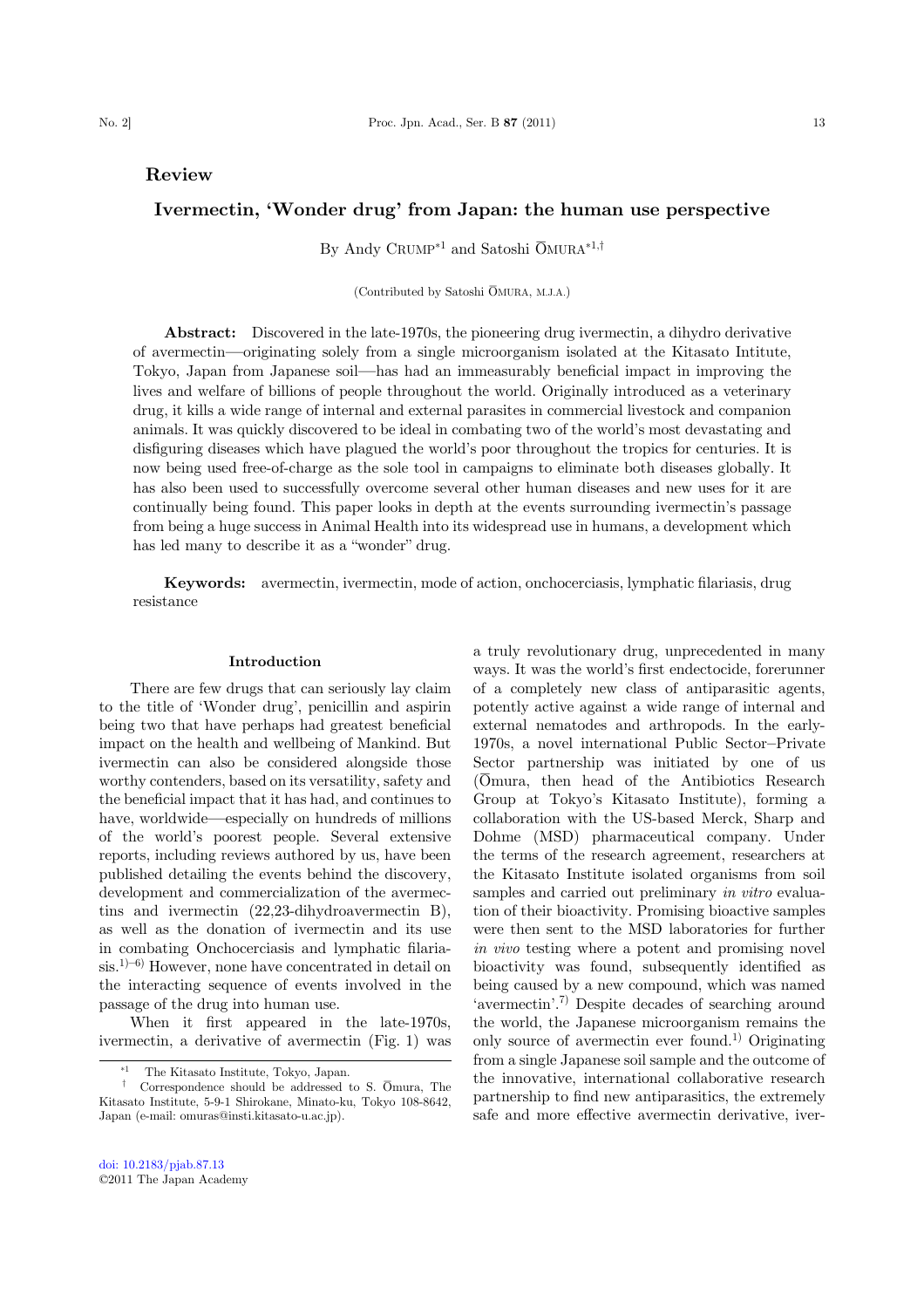

Fig. 1. Molecular diagrams of avermectin and the di-hydro derivative, ivermectin.

mectin, was initially introduced as a commercial product for Animal Health in 1981. It is effective against a wide range of parasites, including gastrointestinal roundworms, lungworms, mites, lice and hornflies.<sup>7 $(-12)$ </sup> Ivermectin is also highly effective against ticks, for example, the ixodid tick Rhipicephalus (Boophilus) microplus, one of the most important cattle parasites in the tropics and subtropics, which causes enormous economic damage. Indicative of the impact, in Brazil, where some 80% of the bovine herd is infested, losses total about \$2 billion annually.<sup>13)</sup> Today, ivermectin is being used to treat billions of livestock and pets around the world, helping to boost production of food and leather products, as well as keep billions of companion animals, particularly dogs and horses, healthy. The 'Blockbuster' drug in the Animal Health sector, meaning that it achieved annual sales in excess of over US\$1 billion, maintained that status for over 20 years. It is so useful and adaptable that it is also being used off-label, sometimes, illegally, for example to treat fish lice in the aquaculture industry, where it can have a negative impact on non-target organisms. It also has extensive uses in agriculture.2)

Ivermectin proved to be even more of a 'Wonder drug' in human health, improving the nutrition, general health and wellbeing of billions of people worldwide ever since it was first used to treat Onchocerciasis in humans in 1988. It proved ideal in many ways, being highly effective and broadspectrum, safe, well tolerated and could be easily administered (a single, annual oral dose). It is used to treat a variety of internal nematode infections,

including Onchocerciasis, Strongyloidiasis, Ascariasis, cutaneous larva migrans, filariases, Gnathostomiasis and Trichuriasis, as well as for oral treatment of ectoparasitic infections, such as Pediculosis (lice infestation) and scabies (mite infestation).<sup>14)</sup> Ivermectin is the essential mainstay of two global disease elimination campaigns that should soon rid the world of two of its most disfiguring and devastating diseases, Onchocerciasis and Lymphatic filariasis, which blight the lives of billions of the poor and disadvantaged throughout the tropics. It is likely that, throughout the next decade, well over 200 million people will be taking the drug annually or semi-annually, via innovative globally-coordinated Mass Drug Administration (MDA) programmes. Indeed, the discovery, development and deployment of ivermectin, produced by an unprecedented partnership between the Private Sector pharmaceutical multinational Merck & Co. Inc., and the Public Sector Kitasato Institute in Tokyo, aided by an extraordinary coalition of multidisciplinary international partners and disease-affected communities, has been recognized by many experts and observers as one of the greatest medical accomplishments of the 20th century.15) In referring to the international efforts to tackle Onchocerciasis in which ivermectin is now the sole control tool, the UNESCO World Science Report concluded, "the progress that has been made in combating the disease represents one of the most triumphant public health campaigns ever waged in the developing world". 16)

#### Onchocerciasis

The origins of ivermectin as a human drug are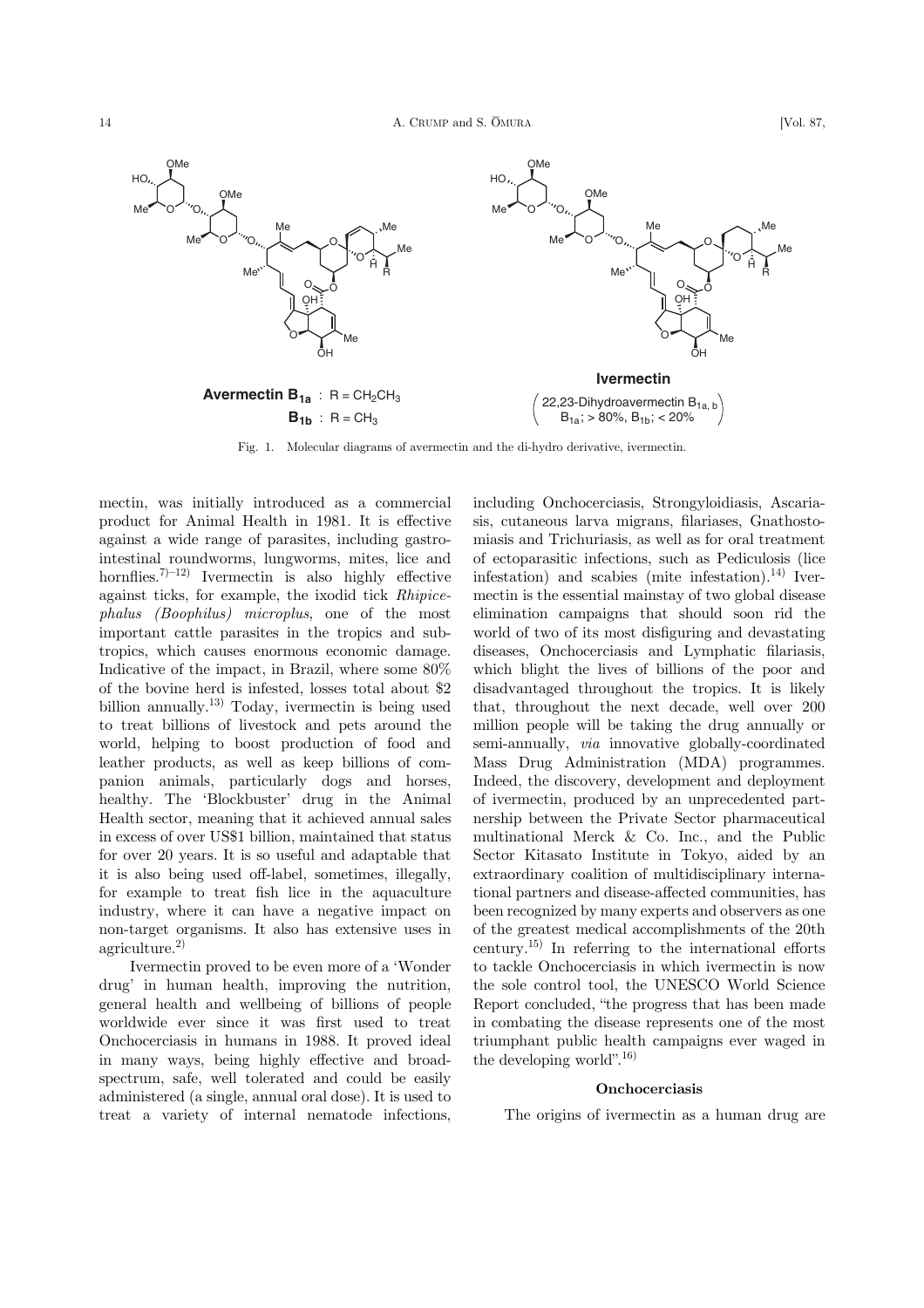

Fig. 2. Mali: an old man, blinded by onchocerciasis, with leopard

skin on his legs and nodules on his abdomen. Credit line: WHO/ TDR/Crump.

inextricably linked with Onchocerciasis (or River Blindness), a chronic human filarial disease caused by infection with Onchocerca volvulus worms. The parasites are transmitted via the bite of infected blackflies of the genus Simulium, which breed in highly-oxygenated, fast-flowing rivers and watercourses. In the human body, immature larval forms of the parasite create nodules in subcutaneous tissue, where they mature into adult worms. After mating, female worms can release up to 1000 microfilariae a day for some 10–14 years. These move through the body, and when they die they cause a variety of conditions, including skin rashes, lesions, intense itching, oedema and skin depigmentation (Fig. 2). Microfilariae also invade the eye, causing visual impairment and loss of vision, onchocerciasis being the second leading cause of blindness caused by an infectious disease.<sup>17)</sup> The disease causes visual damage for some 1–2 million people, around half of who will become blind.<sup>18)</sup>

In the early-1970s, the disease was endemic in 34 countries: 27 in Africa; 6 in the Americas; and 1 in the Arabian Peninsula. The World Health Organization (WHO) later estimated that 17.7 million people were infected worldwide, of whom some

270,000 were blind, and another 500,000 severely visually disabled. The burden of onchocerciasis was particularly extreme in the hyper-endemic belt across sub-Saharan Africa. Communities in these areas exhibited high rates of visual disability caused by Onchocerciasis, up to 40% in some areas, which caused immeasurable negative impact on individual and community health, reducing economic capacity and productivity, and leading to the abandonment of fertile agricultural lands.<sup>19)</sup>

By 1973, Onchocerciasis had been recognised by the then head of the World Bank, Robert McNamara, as a major disease of massive health and socioeconomic importance and one in dire need of combating in West Africa, and he became the key agent for change. In 1974, following international recognition of the dramatic consequences of disabling and disfiguring Onchocerciasis in Africa, four United Nations agencies, including the World Bank, launched the Onchocerciasis Control Programme in West Africa (OCP). The programme covered 1.2 million km<sup>2</sup> , protecting 30 million people in 11 countries from River Blindness.

### Drug donation

For over a decade, OCP operations were exclusively based on the spraying of insecticides by helicopters and aircraft over the breeding sites of vector blackflies in order to kill their larvae. Following the registration of ivermectin (produced under the brand name Mectizan<sup>®</sup>) for human use in 1987, in a hitherto unprecedented move and with unheralded commitment, Mectizan® was donated by the manufacturing company, Merck & Co. Inc., to treat onchocerciasis in all endemic countries for as long as it was needed. The resultant drug donation programme was the first, largest, longest running and most successful of all—and proved a model for all others that have followed. Ivermectin began to be distributed in 1988, with operations being organized through the independent Mectizan Donation Program (MDP) established and funded by Merck. Thereafter, OCP control operations changed from exclusive vector control to larviciding combined with ivermectin treatment or, in some areas, to ivermectin treatment alone. Ivermectin swiftly became the drug of choice for the treatment of Onchocerciasis due to its unique and potent microfilaricidal effects, the absence of severe side effects and its excellent safety. It is now the sole tool being used in disease elimination campaigns in the 16 other African countries where the disease exists, orchestrated by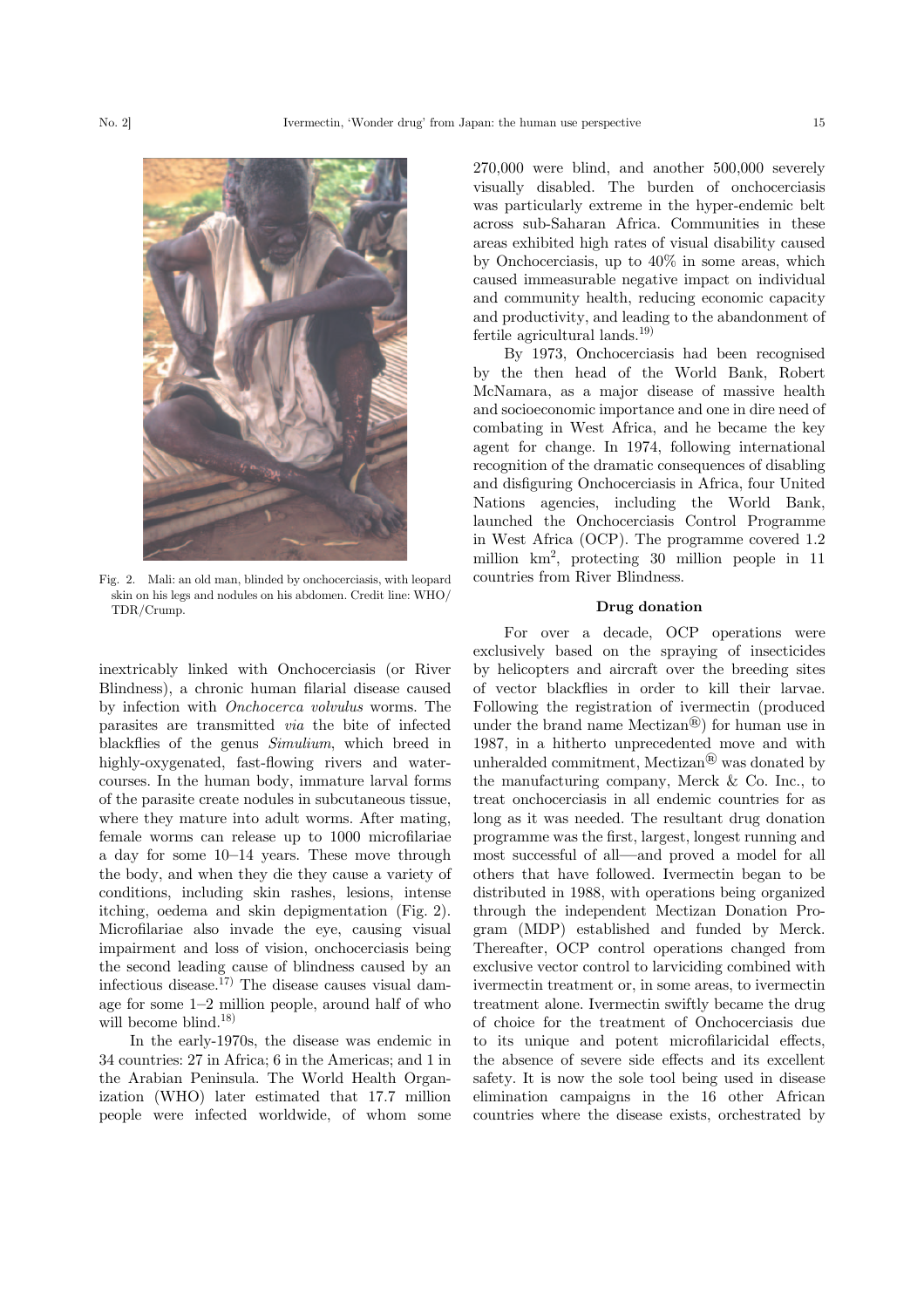the African Programme for Onchocerciasis Control (APOC), which commenced operations in 1996. A single annual dose of  $150 \mu g/kg$  of ivermectin, given orally, can reduce the level of skin microfilariae to zero and, by interfering with worm embryogenesis, can delay the build-up of new microfilariae for a period of up to two years. OCP was closed in December 2002 after virtually stopping disease transmission in all target nations except Sierra Leone where operations were hampered by civil war.

The process, from the discovery of ivermectin's activity against onchocercal microfilariae to the successful distribution programme from 1988 onward, was neither an easy or direct path. Success was achieved through groundbreaking and innovative partnerships. The journey was a complex undertaking, incorporating scientific uncertainty, conflicting views, ambiguity, frustration, individual innovation and unexpected twists and turns. The actual discovery of ivermectin was an international team effort involving a unique, pioneering Public Sector/ Private Sector partnership and the commitment and vision of several key individuals. Ivermectin's development into a drug for human use also involved a number of organizational, individual and pharmacological variables—together with a large slice of luck, educated insight and personal commitment.

### Development of ivermectin for human use

In the mid-1970s, the global community mobilized itself to address the major problems of neglected tropical diseases. Following the setting up of the OCP in 1974, the UN-based Special Programme for Research & Training in Tropical Diseases (TDR) was established in  $1975$ <sup>20)</sup> Onchocerciasis, one of two filarial infections among TDR's eight target diseases, was at that time a major public health problem affecting 20–40 million people in endemic areas. At exactly this time, a specialized novel anthelmintic mouse screening model in Merck's research laboratories was identifying the avermectins in the microbial sample sent by the Kitasato Institute, of which ivermectin would become the most successful derivative.

At the time, there were no safe and acceptable drugs available to treat Onchocerciasis, which had plagued Africa for centuries, effectively leading to the creation of the OCP and its vector control focus. TDR quickly found that, despite many pharmaceutical companies, such as Bayer, Hoffman-LaRoche, CIBA-Geigy and Rhône-Poulenc, carrying out routing screening for filaricidal compounds, no companies

were interested in developing suitable anti-Onchocerca drugs, as there was no apparent commercial market. Worse still, Onchocerca species would not develop to maturity in any rodents, making it impossible to screen compounds in an animal model against the target organism.21) It had been shown that O. volvulus could infect chimpanzees (Pan troglodites) but it was deemed unethical to use these animals for the necessary large-scale research, even though some testing of compounds was undertaken.22),23) Consequently, the OCP opted to devote operations to aerial larviciding via helicopters and small fixed-wing planes. It was a very 'vertical' programme, mainly coordinated through the World Bank and other UN agencies, with multimillion dollar contracts given to a US-based helicopter company and to an American chemical company for the insecticides.

Meanwhile, with respect to research needs, TDR had identified six specific areas that required special attention, with the discovery of effective and safe chemotherapeutic agents considered to be the highest priority. In 1975, only two drugs were available for the treatment of onchocerciasis: diethylcarbamazine (DEC) and suramin. The use of both was highly unsatisfactory. DEC, which was known to kill microfilariae, caused violent and even dangerous hypersensitivity reactions in the human host. Suramin, developed 50 years previously for treatment of Sleeping Sickness, was the only drug considered for killing adult worms but was highly toxic, often causing severe and occasionally fatal reactions. Moreover, parasitological cure of patients using DEC and suramin required lengthy and expensive treatment given under medical supervision. Therefore, the TDR Scientific Working Group (SWG), composed of leading independent scientists in the field from around the globe, including industry, decided that the priority was a new and non-toxic macrofilaricide (to kill adult worms), a macrofilaricide being determined to be substantially preferable to a microfilaricide (which would target immature worms).<sup>24)</sup>

At the first meeting of TDR's Filariasis Scientific Steering Committee in 1976, it was reported that Programme staff had visited 16 major pharmaceutical companies but had found none actively working on onchocerciasis. Nor was there any validated model for screening. The Committee agreed that the high cost of maintaining screening facilities for drugs against tropical diseases was a significant deterrent to industrial involvement.<sup>25)</sup> TDR acted to rectify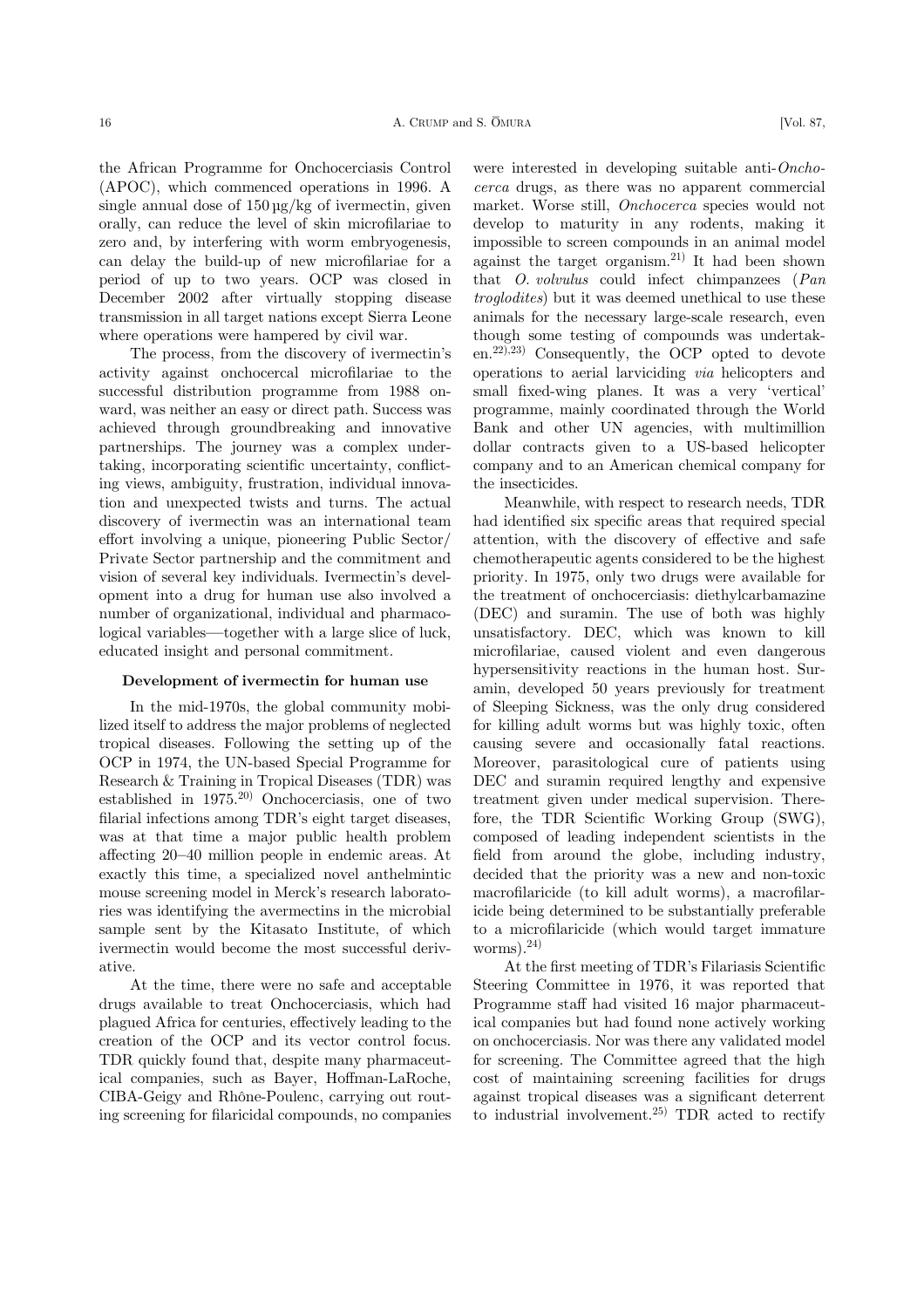

Fig. 3. Life cycle of Onchocerca volvulus.

this situation and thereby engage industry in the search for a new drug. Unfortunately, O. volvulus parasites can only develop fully in humans and a few primates. Fortunately, the closest relative to the human parasite is O. ochengi, found in cattle, which is restricted to Africa and which is also transmitted by the same vector. The O. ochengi cattle model thus facilitated experimental studies, in the field and laboratory-based, that were not possible in humans, leading to detailed knowledge of the parasite's life cycle (Fig. 3). From 1977 on, TDR provided technical and financial support to establish a comprehensive screening system for Onchocercal filaricides. The Programme identified five academic and private research institutions with technical capacities and facilities for primary and secondary screens: the University of Georgia (USA), University of Giessen (Germany), the Wellcome Foundation (UK), the London School of Hygiene and Tropical Medicine

(UK) and the University of Tokyo (Japan). TDR provided some US\$2.25 million to these Public Sector institutions for primary and secondary screening of compounds, while pressing pharmaceutical companies to donate compounds for testing with the promise of full confidentiality. Additionally, TDR established a unique tertiary screen, using cattle, for compounds showing positive results in any secondary screen. Based at the James Cook University of North Queensland, Australia, the screen, costing almost US\$435,000, was the best predictor of what a compound would do in humans. Some 10,000 compounds, many supplied by leading pharmaceutical companies as coded samples, passed through the screening network, including several from  $Merck.<sup>26</sup>$ 

In reality, ivermectin's role in human medicine effectively began in April 1978 inside the Merck company, several years before the drug emerged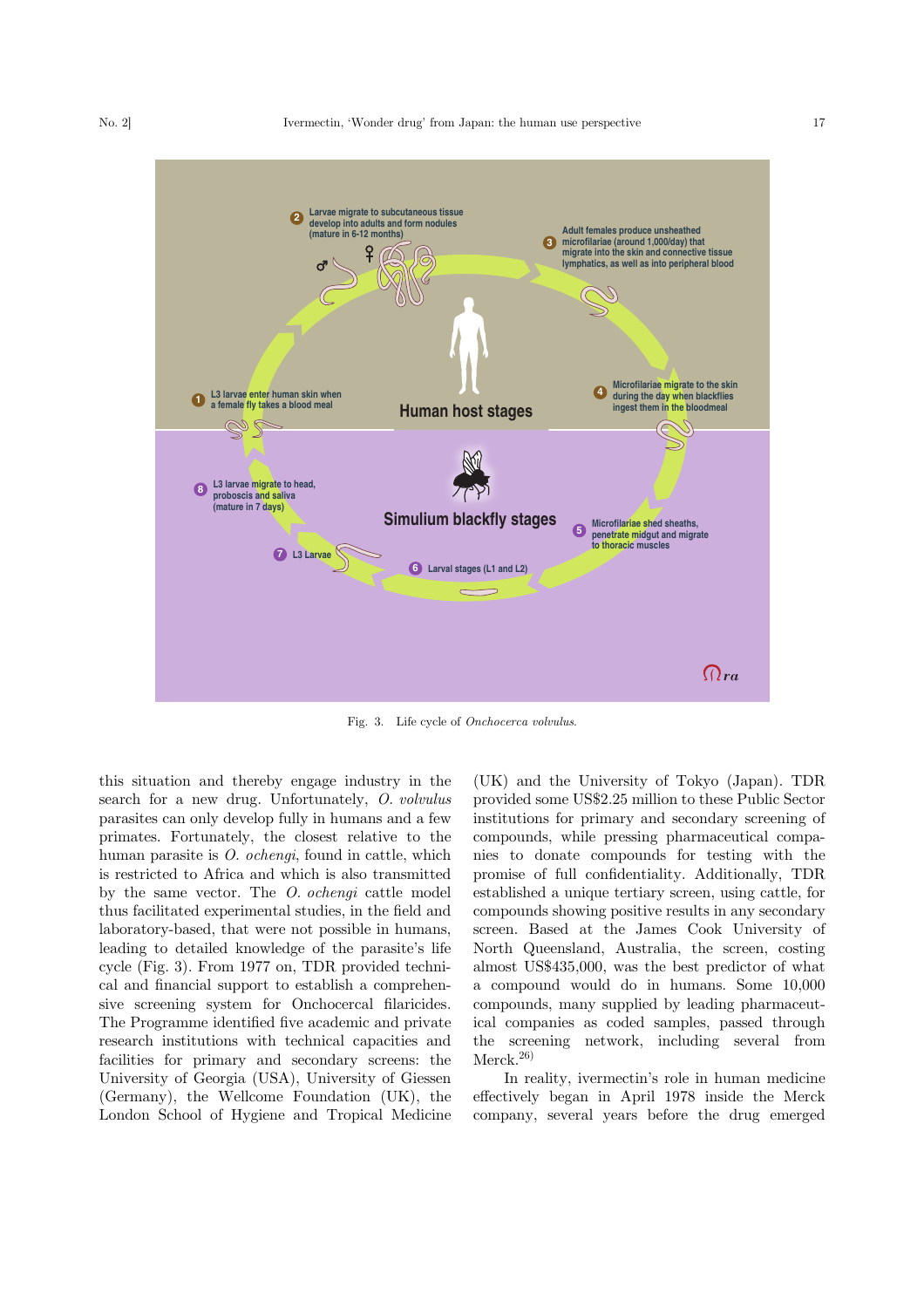on the Animal Health market. The highly potent bioactivity of a fermentation broth of an organism isolated by the Kitasato Institute in Tokyo, which had been sent to Merck's research laboratories in 1974, was first identified in 1975. The active compounds were identified by the international multidisciplinary collaborative team as the avermectins, with the subsequently-refined ivermectin derivative being designated the optimal compound for development. Merck scientists, under the direction of Dr William Campbell, found that the drug was active against a wide range of parasites of livestock and companion animals.<sup>10)</sup> The informed foresight of a Merck researcher, Ms. L.S. Blair, resulted in the discovery that the drug was effective against skindwelling microfilariae of Onchocerca cervicalis in horses. These did not actually cause clinical disease and so the finding was of little commercial significance. However, O. cervicalis belongs to the same genus as O. volvulus, and upon reading the experimental reports, Dr Campbell surmised that there might be some merit in testing for impact against the latter. In July 1978, he sent ivermectin (as a coded sample), together with the results of the horse trial, to the TDR-supported tertiary cattle screen in Australia. The results, obtained in November 1978, showed that ivermectin was "highly effective in preventing patent infections with both O. gibsoni and O. gutturosa". This reinforced Campbell's growing belief that ivermectin would be effective against human onchocerciasis. Consequently, in December, he proposed to the Merck Laboratories' Research Management Council that "an avermectin could become the first means of preventing the blindness associated with onchocerciasis" and that "discussions be held with representatives of WHO to determine the most appropriate approach to the problem from the medical, political and commercial points of view". 27),28) Senior management approved the lead taken by Campbell and research funding to investigate the potential use of ivermectin in humans was approved by Dr Roy Vagelos, then President of the research laboratories.

TDR reactions to the initial data about ivermectin were rather muted, especially as it was searching for a macrofilaricide and ivermectin appeared to have little impact on adult worms. In late-1979, a TDR official visited Merck and, although the meeting resulted in TDR's technical contribution to Merck's ivermectin research, there was no ensuing discussion about collaboration to develop ivermectin for use in human Onchocerciasis.

Fortunately for all, in January 1980, Merck decided to proceed independently to Phase I (safety) trials. Clinical trials of ivermectin began in 1981, with a Phase I trial in 32 patients in Senegal followed by another trial in Paris among 20 West African immigrants. These trials were independently organized and funded by Merck, with a staff member, Dr Mohamed Aziz, previously of WHO, being the caring and committed driving force behind them. Dr Aziz started the study in Senegal with safety uppermost in his mind. It began with a very low dose of  $5 \mu g/kg$ and found that a single dose of ivermectin,  $30 \mu g/kg$ , substantially decreased the number of skin microfilariae. It also established that the effect lasted for at least 6 months, with no serious adverse events being observed. The subsequent Paris study confirmed these results and showed that doses up to  $200 \,\mathrm{µg/kg}$ were well tolerated.<sup>29),30)</sup>

When Merck officials visited TDR and OCP in 1982 to present the results from the Phase I trials, each side recognised the immense potential and collaboration in earnest began.

Evidence suggests that collaboration between these major partners commenced in a complex environment of mutual wariness, suspicion and shared hope that ivermectin would indeed prove to be an effective treatment for Onchocerciasis. The situation was compounded by the fact that Merck saw ivermectin as a potentially commercial product to be used for individual patient treatment, and moved forward constantly seeking an income return on its investment. In contrast, TDR, together with OCP, saw the drug as a new community-level tool that could possibly interrupt parasite transmission and thereby help reduce the prevalence of the disease in endemic communities. TDR and OCP consequently regarded community-based trials under field conditions as an essential step towards mass-treatment programmes, as opposed to the individual treatment in hospitals favoured by the commercial partner. The continual negotiation with respect to the cost of the drug eventually resulted in a commitment from Merck in July 1985 to supply it in sufficient quantities and at the lowest possible price consistent with the interests of the company, later confirming that it would be made available to "... governments and patients at no cost to them for the treatment of Onchocerciasis". 31)

With respect to official registration of ivermectin for human use, Merck, focussing on the single-patient approach, pressed ahead on its own and submitted an application to the French health authorities in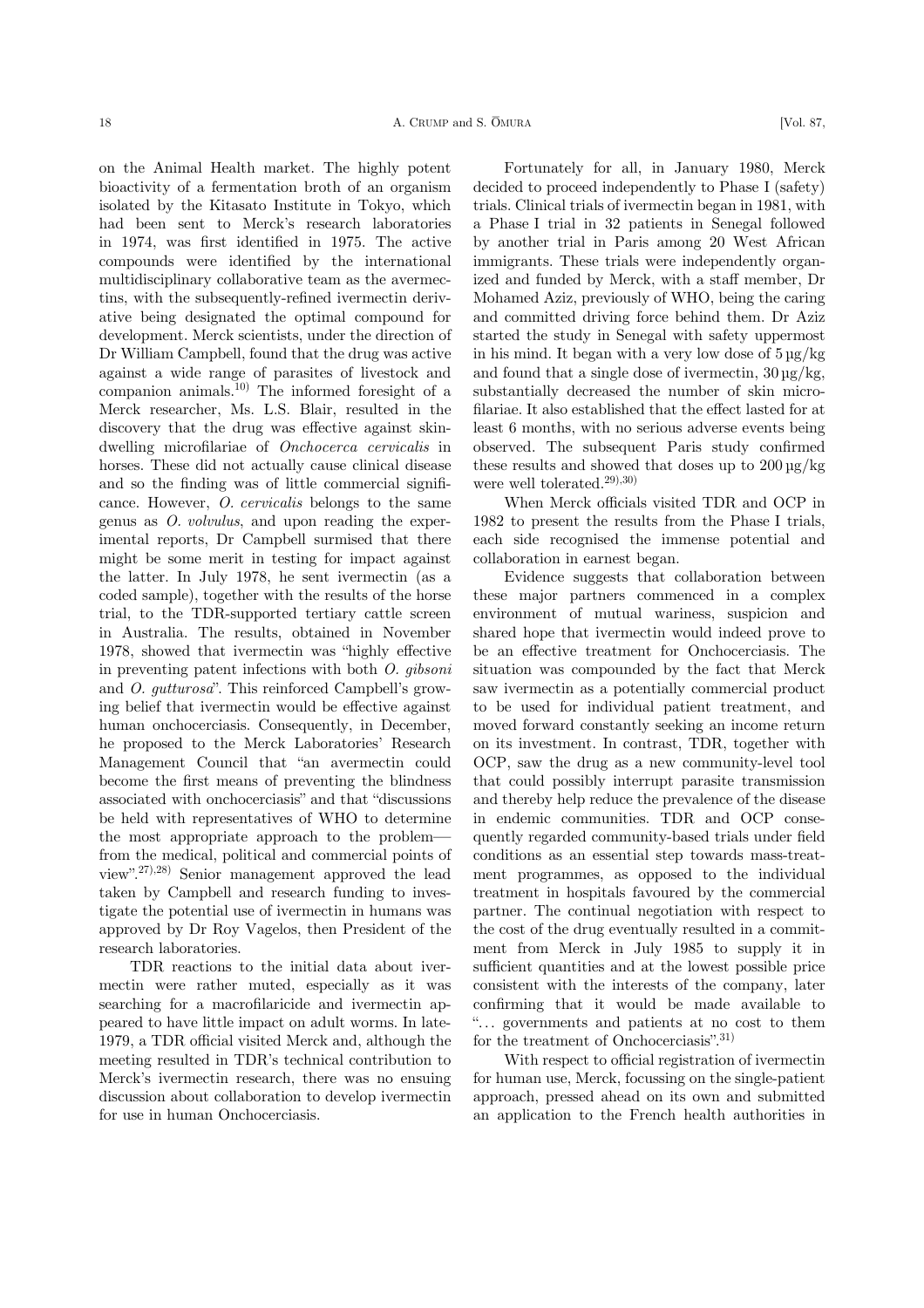1987 based solely on the studies of the first 1,206 onchocerciasis patients, expecting to receive approval later that year, which it subsequently did.<sup>24),32)</sup> In its submission, Merck indicated a price of \$3 per tablet, meaning that a treatment dose would cost \$6, well beyond an affordable amount for those most in need.

Prior to registration, the involvement of TDR and OCP increased substantially, as they organised field trials, including extremely expensive, large-scale trials of the effectiveness of ivermectin in community treatment programmes, and campaigned tirelessly to get the cost of treatment reduced to an acceptable level. During the trials to test the efficacy of the drug in field settings (Phase II trials starting in 1983), Merck continued to fund much of the work, with additional financial support from OCP and TDR. Fortunately, TDR's existing international network facilitated Merck's ability to develop workable relationships with researchers and institutions to conduct activities in Africa and South America. TDR was also able to influence the design of study protocols, and support applied research on onchocerciasis treatment at one of its specialized centres, the Onchocerciasis Chemotherapy Research Centre (OCRC) in Tamale, Ghana, where Dr Kwable Awadzi had devised a method to quantify clinical reactions to microfilaricides using a scoring system of commonly observed reactions.<sup>33)</sup> This made it possible to compare the degrees of systemic reactions for all compounds using a common metric, eventually confirming the promise of ivermectin as a safe and highly effective microfilaricide.

Thirteen community-level (Phase IV) trials were conducted between 1987–1989, with over 120,000 individual doses of ivermectin administered. Of the 13 community trials, TDR funded five in Liberia, Cameroon, Malawi, Guatemala and Nigeria, and spent US\$2.35 million in total. Over the period, TDR spent between 25–35% of its total annual budget for all filariasis work on ivermectin. OCP funded the eight other studies in Ghana, Mali, Togo, Benin, Ivory Coast, Guinea, Burkina Faso and Senegal. As a private sector company, Merck's financial contributions to the development of ivermectin for human use, although substantial, remain unknown.

## Advantages of ivermectin for treating Onchocerciasis

Ivermectin proved to be virtually purpose-built to combat Onchocerciasis, which has two main manifestations, dermal damage resulting from microfilariae in the skin and ocular damage arising from microfilariae in the eye. Until the advent of ivermectin, despite its drawbacks, DEC was the drug of choice traditionally used to treat patients with onchocercal infection. DEC acts quickly to eliminate microfilariae from the anterior chamber of the eye and keeps the eye clear for a year or more. However, the rapidity of clearance often causes ocular damage as a result of an exaggerated inflammatory reaction. Conversely, ivermectin proved to slightly increase microfilariae in the eye upon treatment, followed by a gradual reduction, reaching to near zero, similar to DEC, within six months (Fig. 4). Most significantly, little or no resultant ocular damage occurs. Unlike DEC, it is believed that the large molecular size of ivemectin, a macrocylic lactone, prevents it from crossing the blood/aqueous humour barrier, stopping it entering the anterior chamber and exerting an effect directly on microfilariae. $34)$  This makes ivermectin an ideal treatment for patients with ocular involvement.

Similarly, evaluation of the impact of DEC and ivermectin on dermal microfilariae, confirmed that both caused almost complete clearance within two days after treatment, reducing the load to virtually zero within eight days. However, although both drugs produce long-term suppression of the reappearance of microfilariae, ivermectin is superior, virtually eliminating all microfilariae and maintaining that status for some 90 days, whereas the effect of DEC wanes after little more than a week (Fig. 5). Thus, ivermectin is also an ideal treatment for dermal involvement.35) In addition to being perfectly tailormade for Onchocerciasis, ivermectin has progressed to become a 'wonder drug' for other diseases too.

#### Effectiveness against other filarial diseases

Lymphatic Filariasis, also known as Elephantiasis, is another devastating, highly debilitating disease that threatens over 1 billion people in more than 80 countries. Over 120 million people are infected, 40 million of whom are seriously incapacitated and disfigured. The disease results from infection with filarial worms, Wuchereria bancrofti, Brugia malayi or B. timori. The parasites are transmitted to humans through the bite of an infected mosquito and develop into adult worms in the lymphatic vessels, causing severe damage and swelling (lymphoedema) (Fig. 6). Adult worms are responsible for the major disease manifestations, the most outwardly visible forms being painful, disfiguring swelling of the legs and genital organs (Fig. 7). The psychological and social stigma associated with the disease are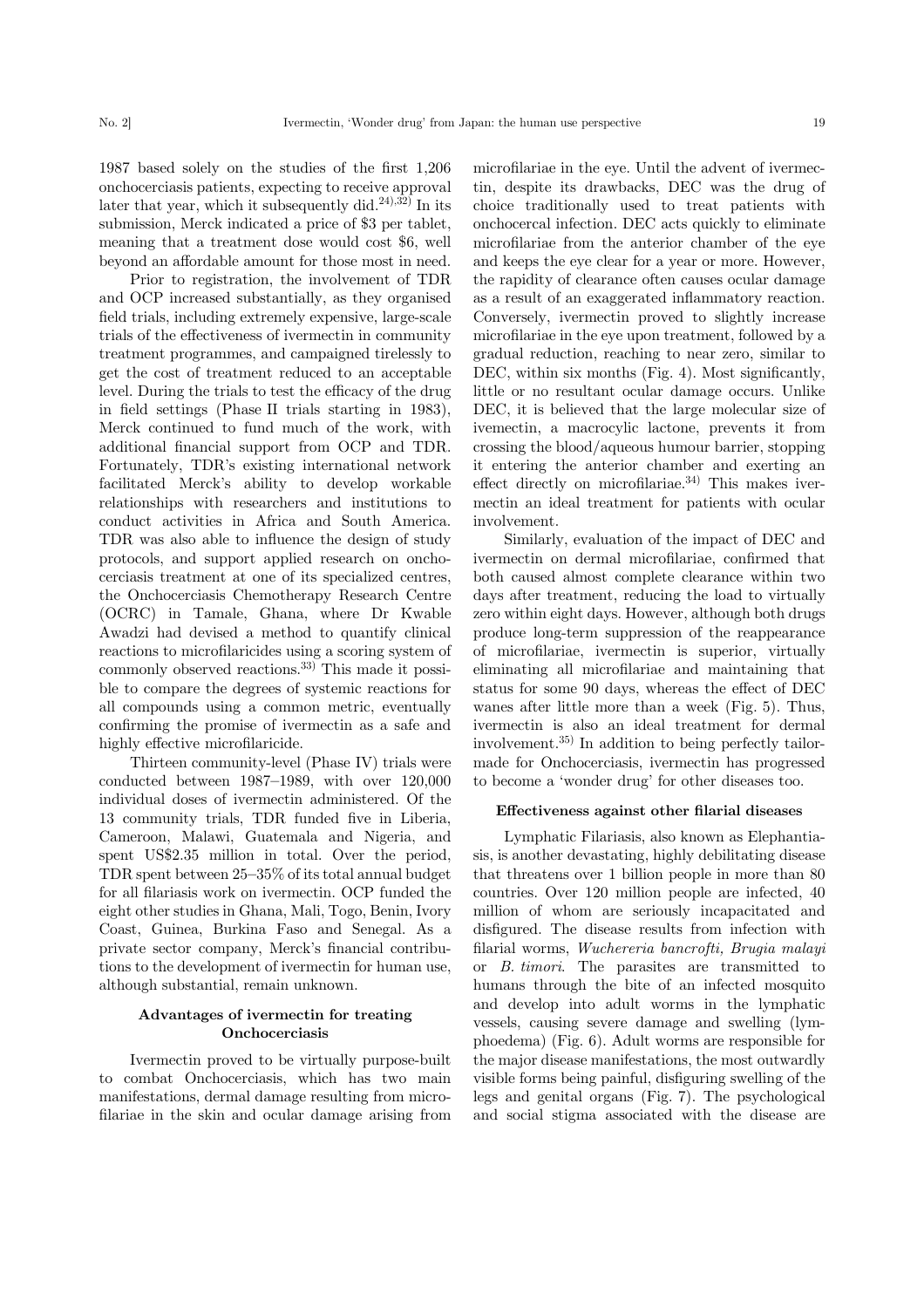

Fig. 4. Effect of ivermectin and diethylcarbamazine (DEC) on microfilariae in the Anterior Chamber of the eye.



Fig. 5. Effect of ivermectin and diethylcarbamazine (DEC) on microfilariae in the skin.

immense, as are the economic and productivity losses it causes.

With respect to the use of ivermectin for Lymphatic filariasis, again Merck took the initial lead, with TDR being involved in organising, expanding and broadening the research and clinical trials. In the mid-1980s, well before ivermectin was approved for human use to treat onchocerciasis, Merck were also undertaking trials of ivermectin to measure its impact against lymphatic filariasis and to find optimal treatment dosages.36) Meanwhile, TDR was carrying out multi-centre field trials in Brazil, China, Haiti, India, Indonesia, Malaysia, Papua New Guinea, Sri Lanka and Tahiti to evaluate ivermectin,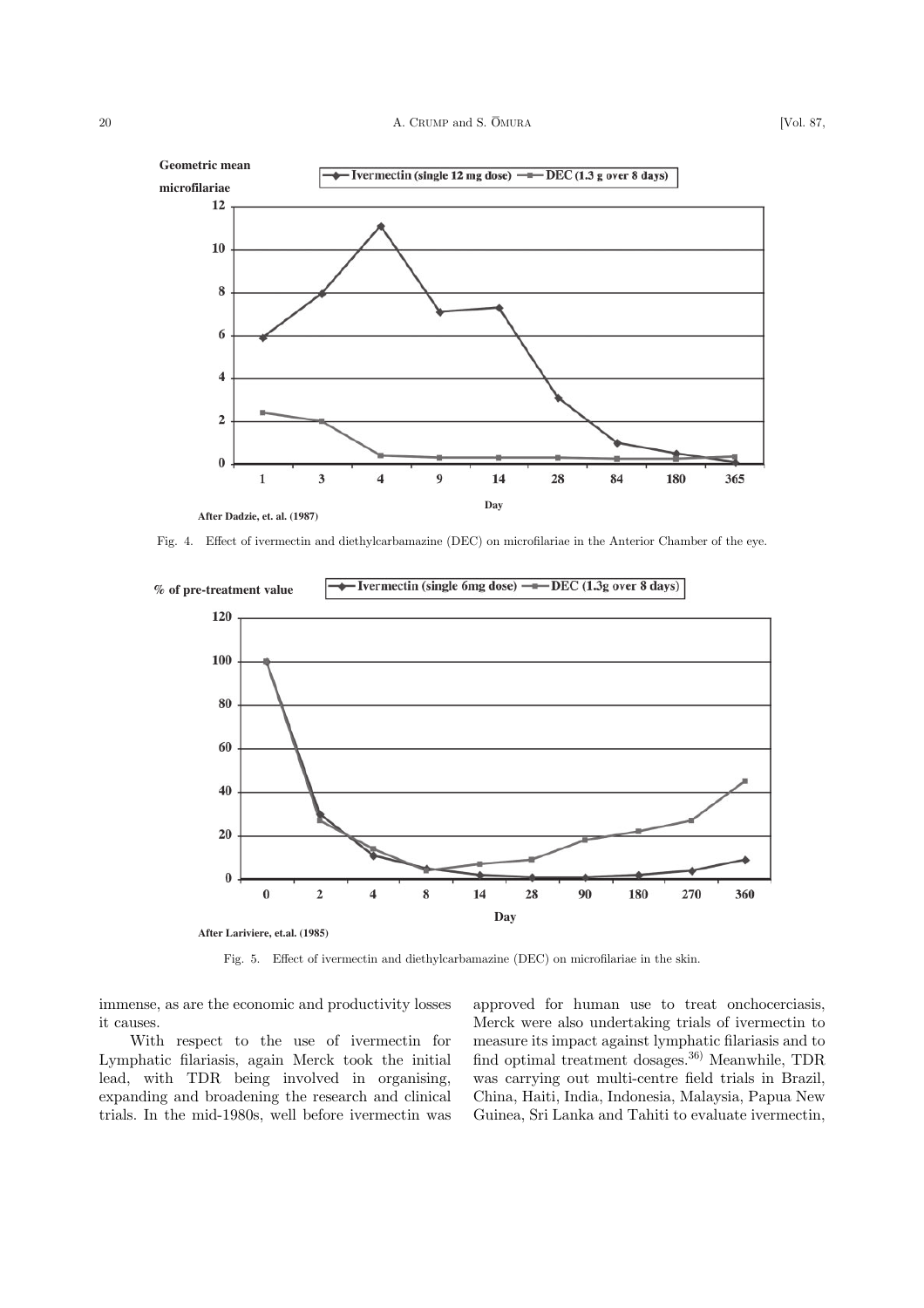

Fig. 6. Life cycle of Wuchereria bancrofti.

the existing treatment drug, DEC, and combinations of the two. The results showed that single-dose ivermectin and single-dose DEC worked as well as each other. The combination, even at low dose, proved even more effective, decreasing microfilarial density by 99% after one year and 96% after two years.<sup>20),37)–39</sup> DEC was also found to be effective in killing adult parasites.

Despite these findings, ivermectin remained unregistered for treatment of lymphatic filariasis for several years. Indeed it was not until 1998 that registration was forthcoming from the French authorities. Several years earlier another drug, albendazole, produced by SmithKlineBeecham (now GlaxoSmithKline – GSK) had also been shown to be effective in killing both immature and adult worms. Indeed, field trials had confirmed that once-yearly combinations of albendazole plus DEC or ivermectin were 99% effective in ridding the blood of microfilariae for at least a year after treatment. The primary goal of treating affected communities thus

became elimination of microfilariae from the blood of infected individuals so that transmission of infection is interrupted. This opened up the prospect of actually eliminating the disease, something that was made eminently possible thanks to GSK agreeing to donate albendazole. In 1997, following advances in both diagnosis and treatment, WHO classified lymphatic filariasis as one of six "eradicable" or "potentially eradicable" infectious diseases and requested Member States to initiate steps to eliminate lymphatic filariasis as a public health problem.40) In late-1998, following registration of the drug for lymphatic filariasis, Merck extended its ivermectin donation programme to cover lymphatic filariasis in areas where it co-existed with Onchocerciasis. Subsequently, in 1999/2000, the WHO launched the Global Programme to Eliminate Lymphatic Filariasis (GPELF).

In summary, the vision of ivermectin as a potential drug for human onchocerciasis emanated from Merck's research team. TDR facilitated the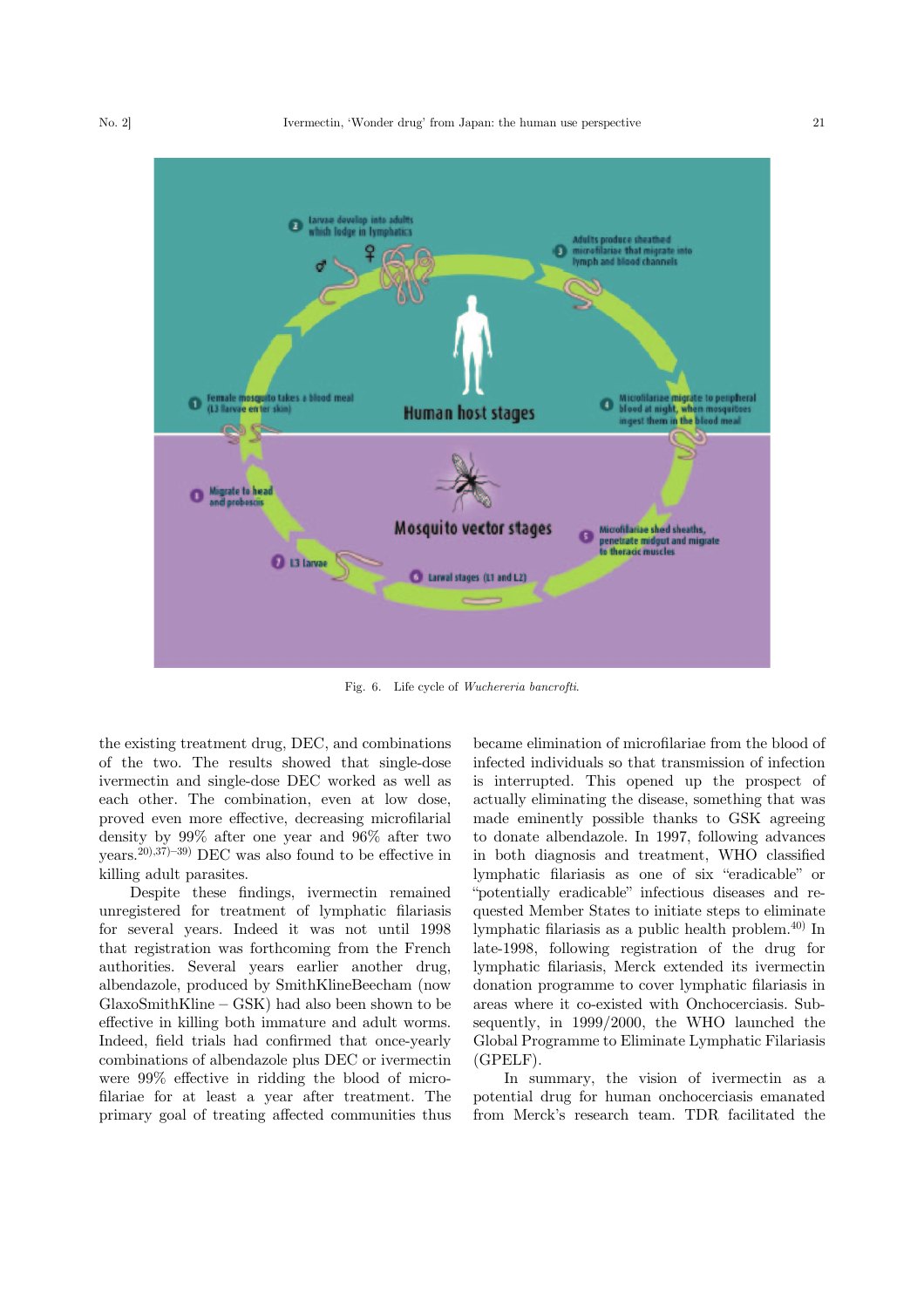

Fig. 7. Ghana: an old man co-infected with onchocerciasis and lymphatic filariasis. He is partially sighted, with a worm nodule on his right leg and leopard skin on his left leg. He also displays elephantiasis of the left leg and has a large hydrocele. Credit line: WHO/TDR/Crump.

realisation of that vision though its initial recognition of the lack of an effective tool to identify potential anti-Onchocerca filaricides, its proactive engagement with pharmaceutical companies; its creation of and funding for animal model and screening systems; and by mobilizing and engaging its international network of researchers and institutions. TDR's unique position as an international body with a mandate to coordinate research work and provide funds in tropical diseases facilitated and made possible the passage of Merck's compound through to field use in Africa and elsewhere, allowing the foresight of Merck scientists and the enormous resources devoted by the company to result in immeasurable public health benefits.

#### Mode of action

Initially, researchers working on the development of ivermectin believed that it blocked neurotransmitters, acting on GABA-gated  $Cl^-$  channels, exhibiting potent disruption at GABA receptors in invertebrates and mammals. GABA is recognised as the primary inhibitory neurotransmitter in the somatic neuromuscular system of nematodes. Subsequently, they discovered that it was in fact glutamate-gated  $Cl^-$  channels  $(GUCl^-)$  that were the target of ivermectin and related drugs. This discovery opened up a completely new spectrum of possibilities, as these channels, although playing fundamental roles in nematodes and insects, are not accessible in vertebrates.<sup>41</sup> $)$ –43<sup>3</sup> Ivermectin, while paralyzing body-wall and pharyngeal muscle in nematodes has no such impact in mammals, as it cannot cross the blood-brain barrier into the mammalian Central Nervous System, where GABA receptors are located. For a long time, it was believed that ivermectin was contra-indicated in children under the age of five or who weighed less than 5 kg, as there was a fear of neurotoxicity, the drug possibly being able to cross the as yet not fully developed blood/brain barrier. However, evidence has emerged that is probably not the case.44)

In the human body, ivermectin exerts a peculiar and singular effect that remains poorly understood. The immune response to filarial infection is complex, involving Th2-type systems which counter infective L3 larvae and microfilariae, whereas a combination of Th1 and Th2 pathways are involved in resisting adult worms. It is believed that female adult worms are able to manipulate the immunoregulatory environment, possibly via interleukin 10 (IL-10) levels, to ensure the survival of their microfilarial offspring.45) Ivermectin treatment of Onchocercal filarial infection causes the disappearance of microfilariae from the peripheral skin lymphatics. It does so relatively quickly and with long-lasting effect, while also inhibiting adult female worms from releasing additional microfilariae.<sup>46)</sup> Dermal microfilarial loads are generally reduced by 78% within two days, and by some 98% two weeks after treatment. They remain at extremely low levels for about 12 months, with 70% of female worms slowly resuming production of microfilaria 3–4 months after treatment, but at an irreversibly curtailed  $35\%$  of original production.<sup>47)</sup> Regular treatment consequently decreases incidence of infection, interrupts transmission and reduces morbidity and disability. However, the actual mechanism by which ivermectin exerts its effect on Onchocercal microfilariae remains unclear.48) In binding to  $GUCl^-$ , ivermectin disrupts neurotransmission that is regulated via these channels in nematodes. But in culture, the drug has little direct effect on microfilariae when administered at pharmacologically relevant concentrations. It is now believed that the drug actually disrupts the fundamental host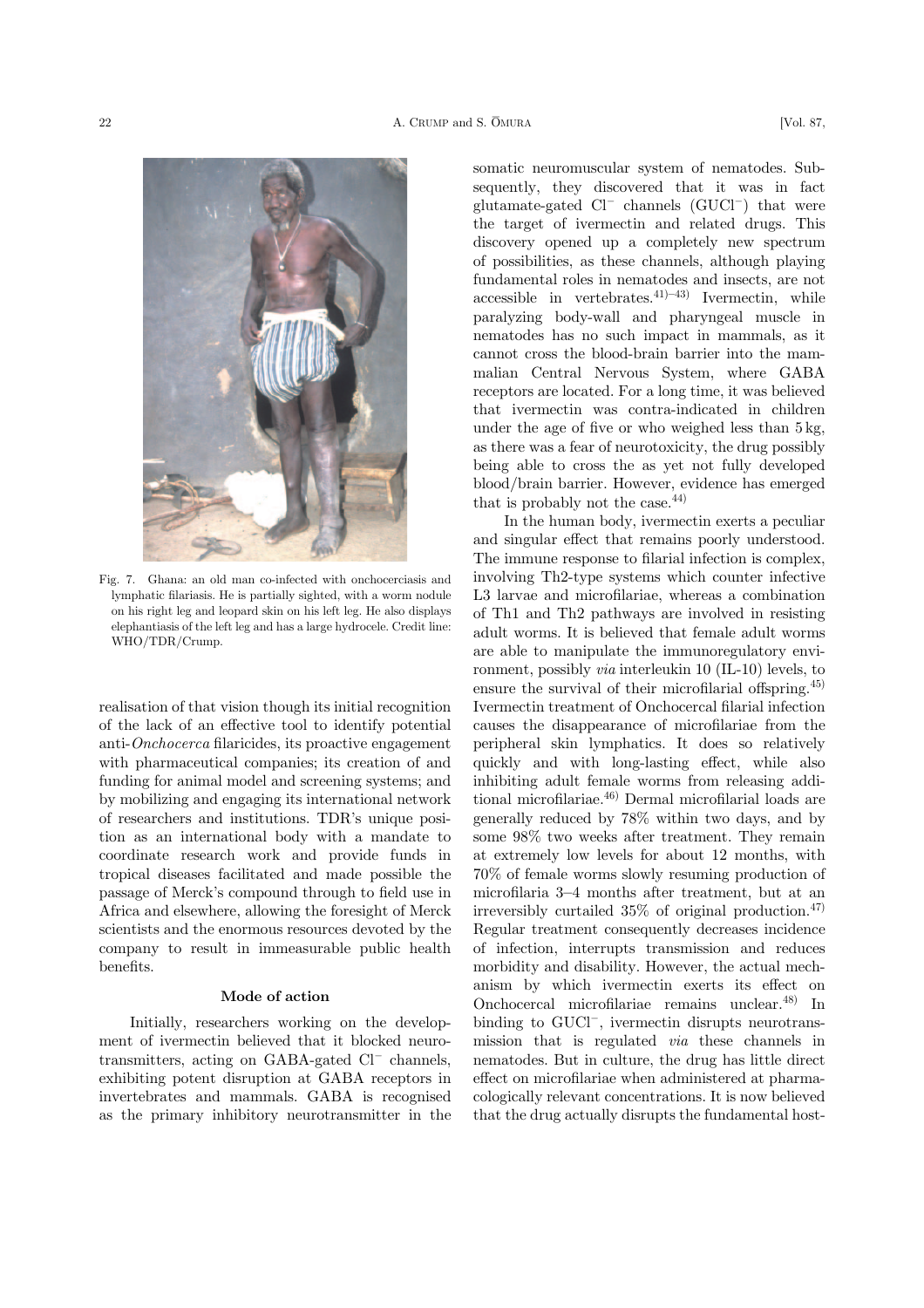parasite equilibrium. The half-life of ivermectin in humans is 12–36 hours, while metabolites may persist for up to three days. As lowest levels of dermal microfilariae occur well after this timeframe, it suggests that not all microfilariae affected by ivermectin are killed in the first few days. This is augmented by reports that microfilariae migrate into deeper dermal layers, sub-cutaneous fat, connective tissue and lymph nodes following administration of the drug.<sup>49)</sup> The prevailing school of thought is that ivermectin actually interferes with the ability of microfilariae to evade the human immune system, resulting in the host's own immune response being able to overcome the immature worms and so kill them.50) Recently published research has indicated that  $GUCl^-$  activity is solely expressed in musculature surrounding the microfilarial excretory–secretory (ES) vesicle, suggesting that any compound originating from the ES vesicle is regulated by the activity. The addition of ivermectin markedly reduces the amount of a protein (which is postulated to play a role in helping the parasite elude the host's immune system) that is released from the ES in microfilariae.<sup>51)</sup> The growing body of evidence supports the theory that the rapid microfilarial clearance following ivermectin treatment results not from the direct impact of the drug but via suppression of the ability of the parasite to secrete proteins that enable it to evade the host's natural immune defence mechanism.

Animal models have indicated conclusively that Th2 responses instil protective immunity against both L3 infective larvae and the microfilaria stage but that parasites are generally able to avoid these responses. This indicates that development of an effective vaccine may be possible, once a more comprehensive understanding of the process has been established.52) This overview may help explain the absence or comparatively slow development of drug resistance in the parasites in individuals, many of whom have been exposed to over 20 years of regular ivermectin treatment.

#### Drug resistance

Soon after its use became widespread in animal health, ivermectin resistance began to appear, at first in small ruminants but also, more significantly in cattle parasites, especially *Cooperia* spp.<sup>53)</sup> It is well known that high-level resistance to ivermectin appears in free-living *Caenorhabditis elegans*.<sup>54)</sup> Thankfully, despite 30 years of constant worldwide use, there have been no reports of resistance in canine heartworms or among equine *Strongyloides* parasites. More importantly, despite some 22 years of constant monotherapy in humans, no convincing evidence of resistance in Onchocerca volvulus has yet been found, although there are indications that resistance may be starting to develop and that resistant parasites are being selected.55),56)

#### New horizons

Ivermectin has continually proved to be astonishingly safe for human use. Indeed, it is such a safe drug, with minimal side effects, that it can be administered by non-medical staff and even illiterate individuals in remote rural communities, provided that they have had some very basic, appropriate training. This fact has helped contribute to the unsurpassed beneficial impact that the drug has had on human health and welfare around the globe, especially with regard to the campaign to fight Onchocerciasis.<sup>57)</sup>

Today, ivermectin is being increasingly used worldwide to combat other diseases in humans, such as Strongyloidiasis (which infects some 35 million each year), scabies (which causes 300 million cases annually), Pediculosis, Gnathostomiasis and Myiasis—and new and promising properties and uses for ivermectin and other avermectin derivatives are continuing to be found.<sup>58)</sup> These include activity against another neglected tropical disease, Leishmaniasis.<sup>59</sup>,<sup>60</sup>) Of perhaps even greater significance is the evidence that the use of ivermectin has both direct and indirect beneficial impact on improving community health. Studies of long-term treatment with ivermectin to control Onchocerciasis have shown that use of the drug is additionally associated with significant reduction in the prevalence of infection with any soil-transmitted helminth parasites (including Ascaris, Trichuris and hookworm), most or all of which are deemed to be major causes of the morbidity arising from poor childhood nutrition and growth.<sup>61)</sup> It is also known that the prevalence of head lice is markedly reduced in children taking ivermectin tablets<sup>62)</sup> and that scabies is markedly reduced in populations taking the drug regularly.<sup>63)</sup> Above all, ivermectin has proved to be a medicine of choice for the world's rural poor. In many underprivileged communities throughout the tropics, intestinal worms and parasitic skin diseases are extremely common and associated with significant morbidity. They usually co-exist, with many individuals infected with both ecto- and endoparasites. $^{64),(65)}$ Mass treatment of poly-parasitized populations is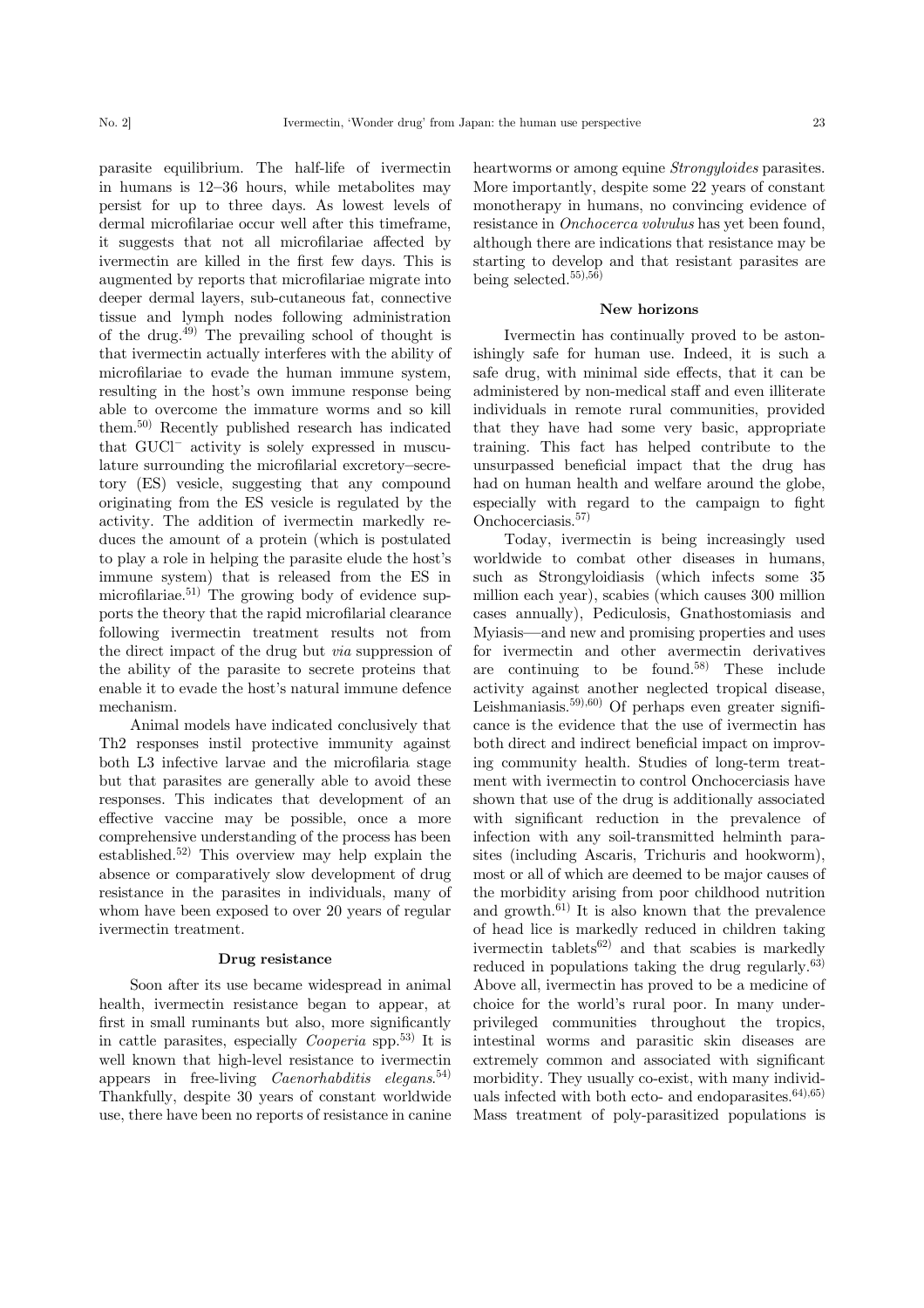

Data sources: Mectizan Donation Program; Merck & Co. Inc.

Fig. 8. Trend in ivermectin treatments approved (1988–2008).

deemed to be the best means of control and ivermectin is the ideal drug for such interventions. A recent study in Brazil, using locally produced ivermectin, looked at the impact on internal helminthes and parasitic skin diseases. The researchers concluded that "mass treatment with ivermectin was an effective and safe means of reducing the prevalence of most of the parasitic diseases prevalent in a poor community in North-East Brazil. The effects of treatment lasted for a prolonged period of time". This study also represented the first published report of human medical intervention using ivermectin that had not been produced by the hitherto traditional manufacturer, Merck & Co. Inc., the patent on the drug expiring in  $1997^{66}$ 

In reality, the renewed interest in fighting tropical diseases, including the involvement of the pharmaceutical industry, which has become increasingly evident over the past three decades, and which has saved lives and improved the welfare of billions of people, notably the poor and disadvantaged in the topics, can be traced back to the 1987 introduction of ivermectin for use in humans. According to a recent report, International Federation of Pharmaceutical Manufacturers & Associations (IFPMA) data show that the global pharmaceutical industry provided over \$9.2 billion in health interventions (medicines and equipment) between 2000–2007 alone, benefitting 1.75 billion people worldwide.<sup>67)</sup> The hitherto unprecedented donation of ivermectin in 1987 can rightly be seen to be the origin of this philanthropic outpouring.

Since the inception of the Mectizan Donation Programme, Merck has donated well over 2.5 billion Mectizan® tablets for Onchocerciasis treatment, with in excess of 700 million treatments authorised. Currently, some 80–90 million people are taking the drug annually through MDA in Africa, Latin America and Yemen. A further 300 million total treatments have been approved for lymphatic filariasis, with around 90 million treatments being administered annually (Fig. 8). At present 33 countries are receiving ivermectin for Onchocerciasis and 15 for Lymphatic filariasis. Consequently, around US\$4 billion worth of ivermectin tablets have been donated to date. In 2010, Ecuador became the second country in the Americas to halt River Blindness transmission. It is hoped that transmission of the disease in the Western hemisphere will be stopped by 2012—a goal that will have been achieved thanks to twice-yearly MDA with ivermectin. Lymphatic filariasis is targeted for global elimination by 2020, and, if all goes well, Onchocerciasis may well be eliminated from Africa soon thereafter.

It has, thus far, been a long and eventful journey from ivermectin's origins in Japanese soil. Fortunately, and contrary to the position seen with most antibiotics, despite several decades of monotherapy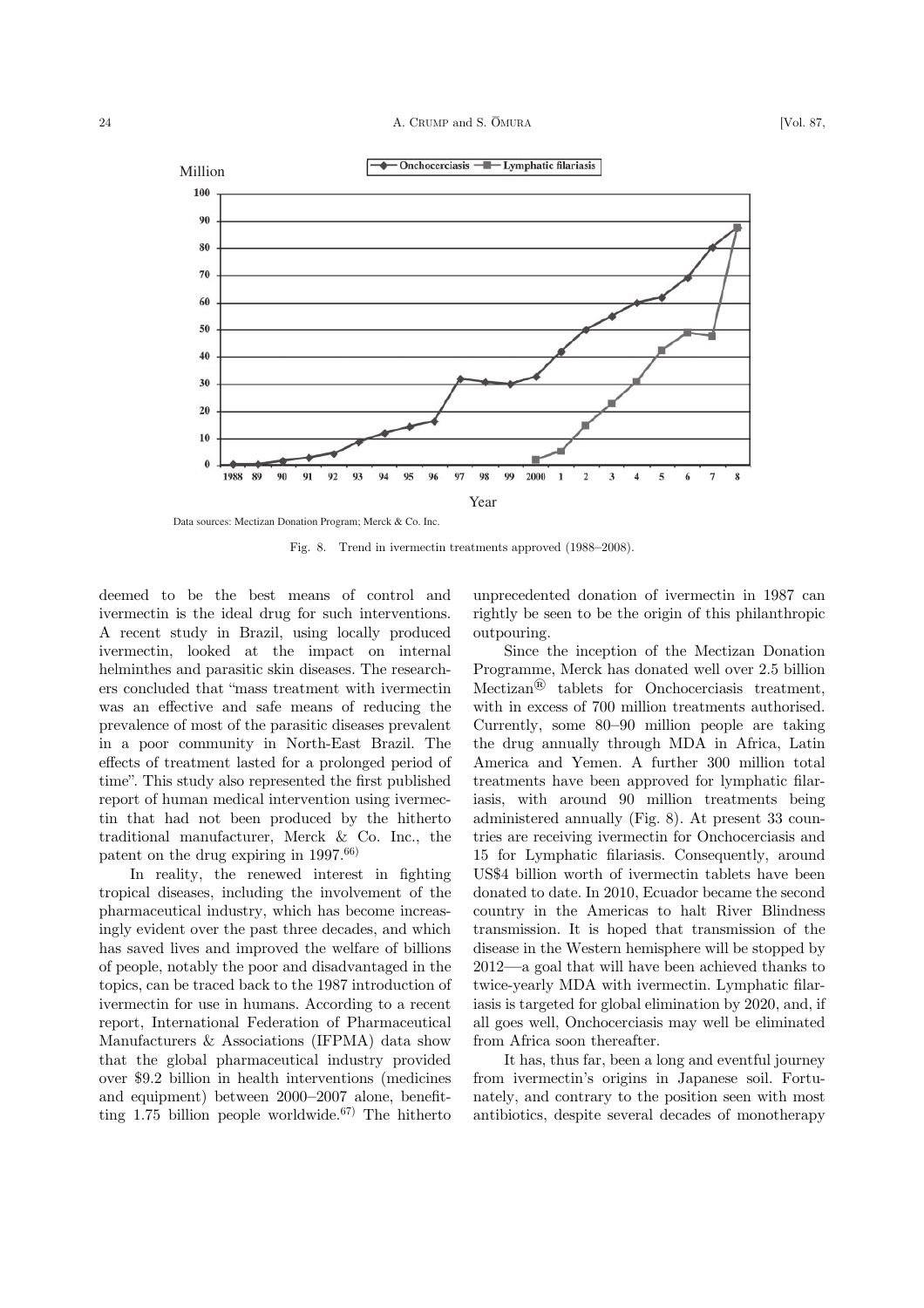and occasional suboptimal responses observed in some individuals, there is no conclusive evidence that drug resistance is developing in human Onchocercal parasites. Not surprisingly, public health specialists worldwide are now calling for greater and more extensive use of ivermectin,68) labelling MDA of the 'wonder drug' quite simply as "an underutilized public health strategy". In response, the Kitasato Institute has initiated a global collaboration to investigate all properties and potential of a range of ivermectin analogues, both individually and in combination, particularly with a view to having a ready-made alternative should resistance to current ivermectin monotherapy ever threaten ongoing disease elimination campaigns.

#### Acknowledgement

We would like to thank Prof. W.C. Campbell for his valuable, long-term collaboration, including his critical reading of a draft of this paper and for his constructive comments.

#### References

- 1) Ōmura, S. and Crump, A. (2005) The life and times of ivermectin: A success story. Nat. Rev. Microbiol. 2 (12), 984–989.
- 2) Ōmura, S. (2008) Ivermectin: 25 years and still going strong. Int. J. Antimicrob. Agents 31, 91–98.
- 3) Campbell, W.C. (1992) The genesis of the antiparasitic drug ivermectin. In Inventive Minds (eds. Weber, R.J. and Perkins, D.N.). Oxford University Press, New York, pp. 194–214.
- 4) Frost, L., Reich, M.R. and Fujisaki, T. (2002) A partnership for ivermectin: Social Worlds and Boundary Objects. In Public-Private: Partnerships for Public Health (ed. Reich, M.R.). Harvard University Press, Cambridge, Mass., pp. 87–114.
- 5) Tavis, L.A. (1997) River Blindness: The Merck Decision to Develop and Donate MECTIZAN. In Power and Responsibility: Multinational Managers and Developing Country Concerns. University of Notre Dame Press, Indiana, pp. 87–113.
- 6) Thylefors, B. (2008) The Mectizan donation program. Ann. Trop. Med. Parasitol. 102 (Suppl. 1), 39–44.
- 7) Burg, R.W., Miller, B.M., Baker, E.E., Birnbaum, J., Currie, S.A., Hartman, R., Kong, Y.L., Monaghan, R.L., Olson, G., Putter, I., Tunac, J.B., Wallick, H., Stapley, E.O., Oiwa, R. and Ōmura, S. (1979) Avermectins, new family of potent anthelmintic agents: producing organisms and fermentation. Antimicrob. Agents Chemother. 15 (3), 361–367.
- 8) Miller, T.W., Chaiet, L., Cole, D.J., Cole, L.J., Flor, J.E., Goegleman, R.T., Gullo, V.P., Joshua, H., Kempf, A.J., Krellwitz, W.R., Monaghan, R.L., Ormond, R.E., Wilson, K.E., Albers-Schönberg, G. and Putter, I. (1979) Avermectins, new family

of potent anthelmintic agents: isolation and chromatographic properties. Antimicrob. Agents Chemother. 15 (3), 368–371.

- 9) Egerton, J.R., Ostlind, D.A., Blair, L.S., Eary, C.H., Suhayda, D., Cifelli, S., Riek, R.F. and Campbell, W. (1979) Avermectins, new family of potent anthelmintic agents: efficacy of the  $B_{1A}$  component. Antimicrob. Agents Chemother. 15 (3), 372– 378.
- 10) Chabala, J.C., Mrozik, H., Tolman, R.L., Eskola, P., Lusi, A., Peterson, L.H., Woods, M.F., Fisher, M.H. and Campbell, W.C. (1980) Ivermectin, a new broad-spectrum antiparasitic agent. J. Med. Chem. 23, 1134–1136.
- 11) Campbell, W.C., Fisher, M.H., Stapley, E.O., Albers-Schönberg, G. and Jacob, T.A. (1983) Ivermectin: a potent antiparasitic agent. Science 221, 823–828.
- 12) Burg, R.W. and Stapley, E.O. (1989) Isolation and characterization of the producing organism. In Ivermectin and Abamectin (ed. Campbell, W.C.). Springer, New York, pp. 24–32.
- 13) Grisi, L., Massard, C.L., Moya-Borja, G.E. and Pereira, J.B. (2002) Impacto econômico das principais ectoparasitoses em bovinos no Brasil. Hora Veterinária 21, 8–10.
- 14) Ottesen, E. and Campbell, W. (1994) Ivermectin in human medicine. J. Antimicrob. Chemother. 34, 195–203.
- 15) Eckholm, E. (1989) Conquering an ancient scourge; river blindness. N.Y. Times Mag., 20–27 (Jan 8, 1989).
- 16) UNESCO (2005) World Science Report (2005) UNESCO, Paris, p. 198.
- 17) WHO (2010) Onchocerciasis (http://www.who.int/ topics/onchocerciasis/en/).
- 18) Taylor, H.R., Pacqué, M., Muñoz, B. and Greene, B.M. (1990) Impact of mass treatment of onchocerciasis with ivermectin on the transmission of infection. This Week in Science 250 (5 October), 116–118.
- 19) WHO (1995) Onchocerciasis and its control. Report of a WHO Expert Committee on Onchocerciasis Control Technical Report Series, No. 852 World Health Organization, Geneva, pp. 1–110.
- 20) WHO/TDR (1995) Tropical Disease Research: Progress 1975–94. WHO, Geneva, p. 95.
- 21) Denham, D.A. and Barrett, J. (1987) The chemotherapy of filarial nematode infections of man: aspirations and problems. In Chemotherapy of Tropical Diseases: The problem and the challenge (ed. Hooper, M.). John Wiley & Sons. Ltd., pp. 45–68.
- 22) Duke, B.O. (1962) Experimental transmission of Onchocerca volvulus to chimpanzees. Trans. R. Soc. Trop. Med. Hyg. 56, 271.
- 23) Duke, B.O. (1977) The effects of some drugs pentamidine, stibocaptate, Hoechst 33258, F 151, compound 'E' and Nifurtimox—on Onchocerca volvulus in chimpanzees. Tropenmed. Parasitol. 28 (4), 447–455.
- 24) Fujisaki, T. and Reich, M. (1998) TDR's contribu-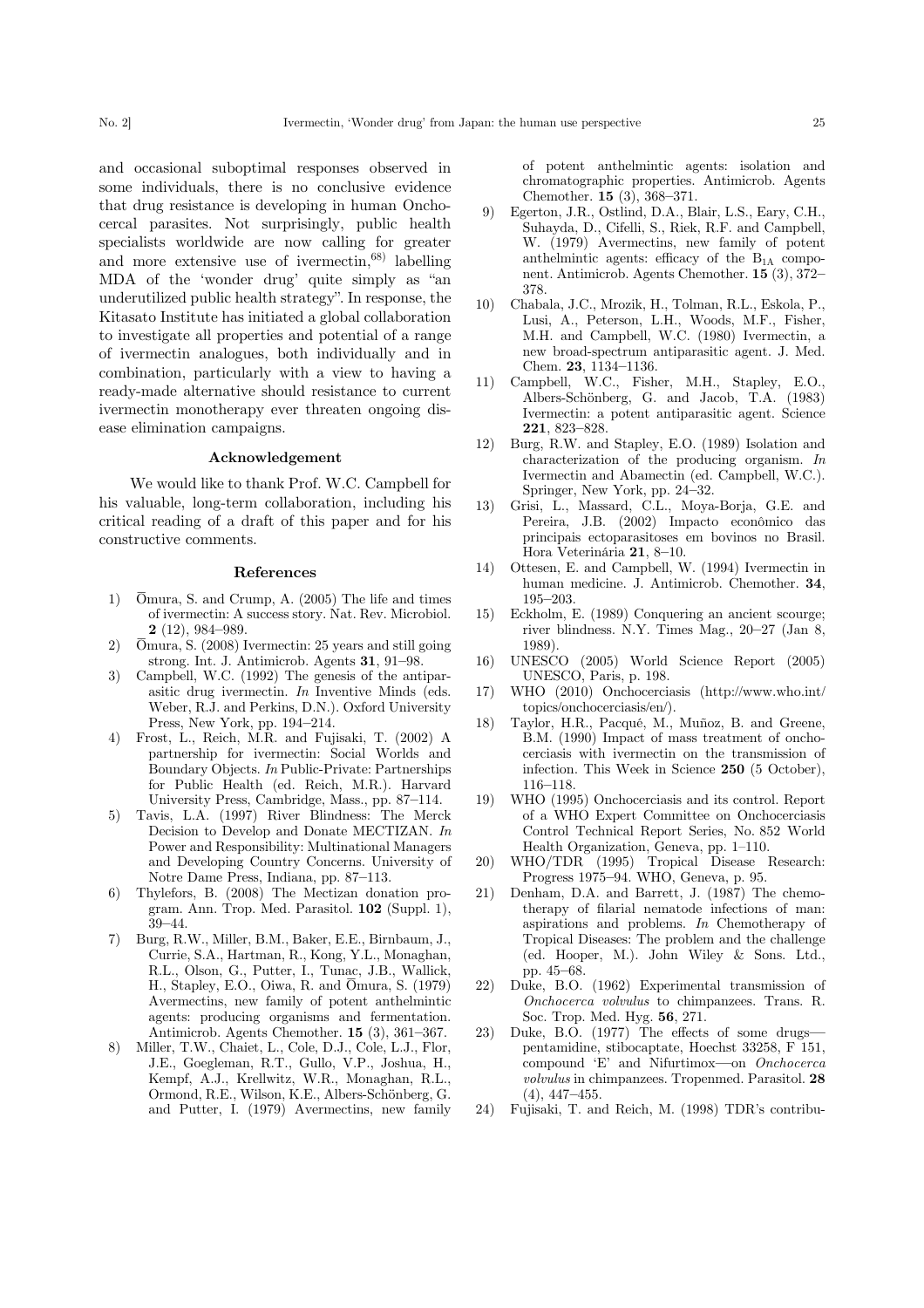tion to the development of ivermectin for onchocerciasis. TDR, Geneva (TDR/ER/RD/98.3).

- 25) WHO/TDR (1976) Participation of the Pharmaceutical sector (TDR/WP/76.30).
- 26) Lucas, A.O. (2002) Public-private partnerships: illustrative examples. In Public-Private Partnerships for Public Health (ed. Reich M.). Harvard University Press, Cambridge, Mass., pp. 19–39.
- 27) Campbell, W.C. (1991) Ivermectin as an antiparasitic agent for use in humans. Annu. Rev. Microbiol. 45, 445–474.
- 28) Sturchio, J.L. (1992) The Decision to Donate Mectizan: Historical Background. Merck & Co., Inc. Rahway, New Jersey, USA (unpublished document).
- 29) Aziz, M.A., Diallo, S., Diop, I.M., Larivière, M. and Porta, M. (1982) Efficacy and tolerance of ivermectin in human onchocerciasis. Lancet 2, 171–173.
- 30) Coulaud, J.P., Larivière, M., Gervais, M.C., Gaxotte, P., Aziz, A., Deluol, A.M. and Cenac, J. (1983) Treatment of human onchocerciasis with ivermectin. Bull. Soc. Pathol. Exot. Filiales 76, 681–688.
- 31) Telex from Robert D. Fluss of Merck & Co. Inc's Division of International Public Affairs sent to the Director of WHO/TDR, Dr Adetokunbo Lucas, on 20 June, 1986.
- 32) Campbell, W.C. (2010) History of avermectin and ivermectin, with notes on the history of other macrocyclic lactone antiparasitic agents. In The Chemotherapy of Parasitic Diseases: Macrocyclic Lactones. Curr. Pharm. Biotechnol. 11 (In press).
- 33) Awadzi, K. (1980) The chemotherapy of onchocerciasis II: Quantification of the clinical reaction to microfilaricides. Ann. Trop. Med. Parasitol. 74 (2), 189–197.
- 34) Dadzie, K.Y., Bird, A.C., Awadzi, K., Schulz-Key, H., Gilles, H.M. and Aziz, M.A. (1987) Ocular findings in a double-blind study of ivermectin versus diethylcarbamazine versus placebo in the treatment of onchocerciasis. Br. J. Ophthalmol. 71, 78–85.
- 35) Larivière, M., Aziz, M., Weimann, D., Ginoux, J., Gaxotte, P., Vingtain, P., Beauvais, B., Derouin, F., Schultz-Key, H., Basset, D. and Sarfati, C. (1985) Double-blind study of ivermectin and diethylcarbamazine in African onchocerciasis patients with ocular involvement. Lancet 326, 174– 177.
- 36) Diallo, S., Aziz, M.A., Ndir, O., Badiane, S., Bah, I.B. and Gaye, O. (1987) Dose-ranging study of ivermectin in the treatment of Filariasis due to Wuchereria bancrofti. Lancet (320), 1030.
- 37) Kumaraswami, V., Ottesen, E.A. and Vijayasekran, V. (1988) Ivermectin for treatment of Wuchereria bancrofti filariasis: efficacy and adverse reactions. JAMA 259, 3150–3153.
- 38) Ottesen, E.A., Kumaraswami, V. and Vijayasekran, V. (1990) A controlled trial of ivermectin and diethylcarbamazine in lymphatic filariasis. N. Engl. J. Med. 322, 1113–1117.
- 39) Richards, F.O. Jr., Eberhard, M.L., Bryan, R.T.,

Mcneeley, D.F., Lammie, P.J., Mcneeley, M.B., Bernard, Y., Hightower, A.W. and Spencer, H.C. (1991) Comparison of high-dose ivermectin and diethylcarbamazine for activity against Bancroftian filariasis in Haiti. Am. J. Trop. Med. Hyg. 44, 3–10.

- 40) WHO (1997) World Health Assembly Resolution WHA 50.29 (http://www.who.int/lymphatic\_ filariasis/resources/WHA\_50%2029.pdf).
- 41) Turner, M. and Schaeffer, J.M. (1989) Mode of action of ivermectin. In Ivermectin and Avermectin (ed. Campbell, W.). Springer-verlag, New York, pp. 73–88.
- 42) Campbell, W.C. (1985) Ivermectin: an update. Parasitol. Today 1, 10-16.
- 43) Omura, S. (2002) Mode of action of avermectin. In Macrolide antibiotics; Chemistry, Biology & Practice (2nd Edition) (ed. Omura, S.). Academic Press, San Diego, pp. 571–575.
- 44) del Mar Saez-De-Ocariz, M., McKinster, C.D., Orozco-Covarrubias, L., Tamayo-Sánchez, L. and Ruiz-Maldonaldo, R. (2002) Treatment of 18 children with scabies or cutaneous larva migrans using ivermectin. Clin. Exp. Dermatol. 27, 264– 267.
- 45) Maizels, R.M. and Lawrence, R.A. (1991) Immunological tolerance: the key feature in human filariasis? Parasitol. Today 7, 271–276.
- 46) Taylor, H.R. and Greene, B.M. (1989) The status of ivermectin in the treatment of human onchocerciasis. Am. J. Trop. Med. Hyg. 41, 460–466.
- 47) Plaisier, A.P., Alley, E.S., Boatin, B.A., Van Oortmarssen, G.J., Remme, H., De Vlas, S.J., Bonneux, L. and Habbema, J.D. (1995) Irreversible effects of ivermectin on adult parasites in onchocerciasis patients in the Onchocerciasis Control Programme in West Africa. J. Infect. Dis. 172, 204–210.
- 48) Basáñez, M.-G., Pion, S.D., Boakes, E., Filipe, J.A., Churcher, T.S. and Boussinesq, M. (2008) Effect of single-dose ivermectin on Onchocerca volvulus: s systematic review and meta-analysis. Lancet Infect. Dis. 8 (5), 310–322.
- 49) Duke, B.O., Soula, G., Zea-Flores, G., Bratthauer, G.L. and Doumbo, O. (1991) Migration and death of skin-dwelling Onchocerca volvulus microfilariae after treatment with ivermectin. Trop. Med. Parasitol. 42, 25–30.
- 50) Mackenzie, C.D., Geary, T.G. and Gerlach, J.A. (2003) Possible pathogenic pathways in the adverse clinical events seen following ivermectin administrations in onchocerciasis patients. Filaria J. 2 (Suppl. 1), S5.
- 51) Moreno, Y., Nabhan, J.F., Solomon, J., MacKenzie, C.D. and Geary, T.G. (2010) Ivermectin disrupts the function of the excretory-secretory apparatus in microfilariae of Brugia malayi. Proc. Natl. Acad. Sci. USA 107 (46), 20120–20125 (doi:10.1073/ pnas.1011983107).
- 52) Allen, J.E., Adjei, O., Bain, O., Hoerauf, A., Hoffmann, W.H., Makepeace, B.L., Schulz-Key, H., Tanya, V.N., Trees, A.J., Wanji, S. and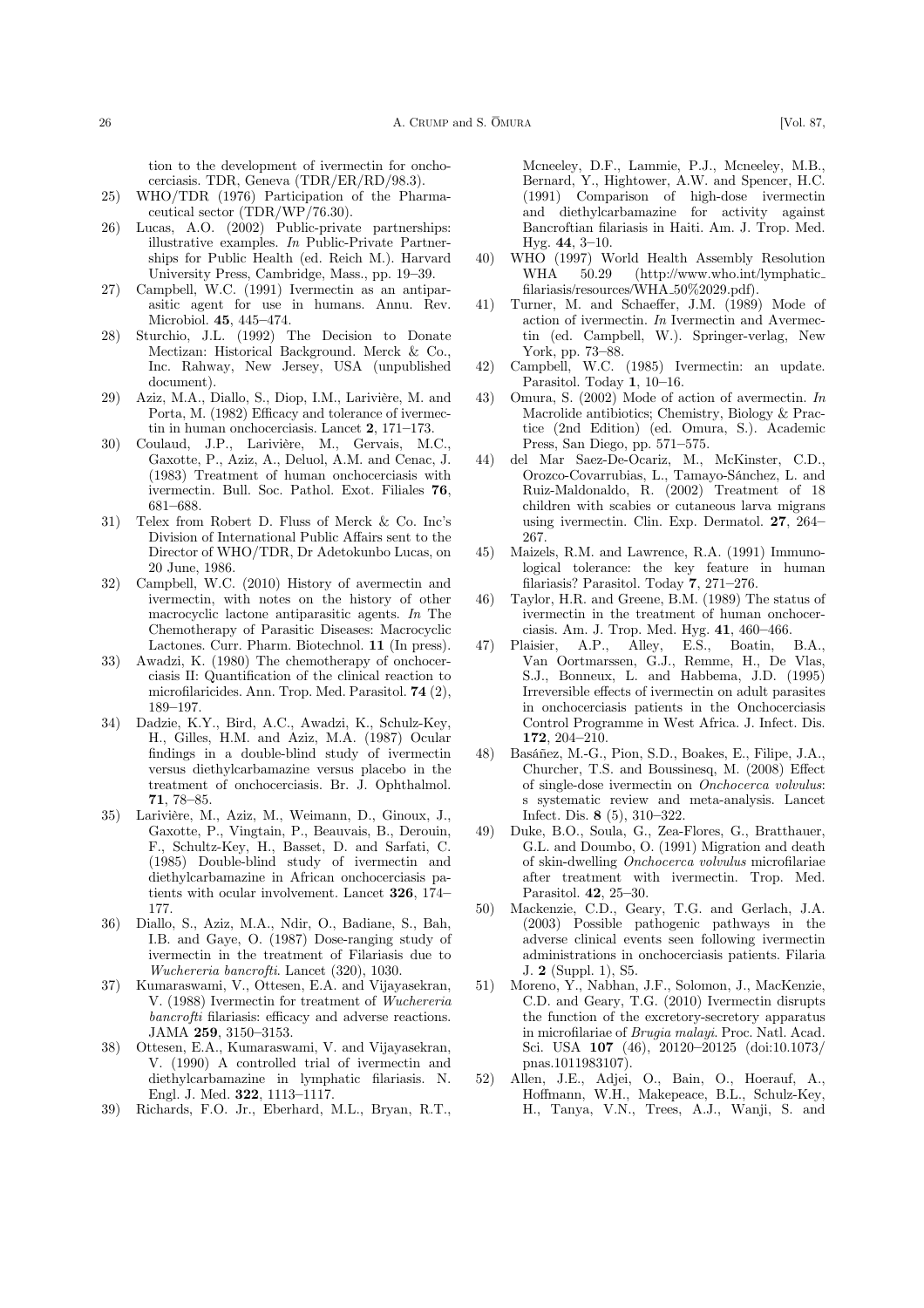Taylor, D.W. (2008) Of mice, cattle and humans: The immunology and treatment of River Blindness. PLoS Negl. Trop. Dis. 2 (4), e217 (doi:10.1371.pntd.0000217).

- 53) Kaplan, R.M. (2004) Drug resistance in nematodes of veterinary importance: a status report. Trends Parasitol. 20, 477–481.
- 54) Dent, J.A. (2000) The genetics of ivermectin resistance in Caenorhabditis elegans. Proc. Natl. Acad. Sci. USA 97, 2674–2679.
- 55) Wolstenholme, A.J. (2004) Drug resistance in veterinary helminths. Trends Parasitol. 20, 469–476.
- 56) Lustigman, S. and McCarter, J.P. (2007) Ivermectin resistance in Onchocerca volvulus: Toward a genetic basis. PLoS Negl. Trop. Dis. 1 (1), e76 (doi:10.1371/journal.pntd.0000076).
- 57) Ōmura, S. and Crump, A. (2009) Communitydirected intervention: replicating Japan's health successes in Africa? In Innovating for the health of all. Global Forum Update on Research for Health (6), Global Forum for Health Research, Geneva, pp. 87–90.
- 58) Geary, T.G. (2005) Ivermectin 20 years on: maturation of a wonder drug. Trends Parasitol. 21 (11), 530–532.
- 59) dos Santos, A.R., Falcão, C.A., Muzitano, M.F., Kaiser, C.R., Rossi-Bergmann, B. and Férézou, J.P. (2009) Ivermectin-derived leishmanicidal compounds. Bioorg. Med. Chem. 17 (2), 496–502.
- 60) Pitterna, T., Cassayre, J., Hüter, O.F., Jung, P.M., Maienfisch, P., Kessabi, F.M., Quaranta, L. and Tobler, H. (2009) New ventures in the chemistry of avermectins. Bioorg. Med. Chem. 17 (12), 4085– 4095.
- 61) Moncayo, A.L., Vaca, M., Amorim, L., Rodriguez, A., Erazo, S., Oviedo, G., Quinzo, I., Padilla, M.,

Chico, M., Lovato, R., Gomez, E., Barreto, L.B. and Cooper, P.J. (2008) Impact of long-term treatment with ivermectin on the prevalence and intensity of soil-transmitted helminth infections. PLoS Negl. Trop. Dis. 2 (9), e293 (doi:10.1371/ journal.pntd.000293).

- 62) Dunne, C.L., Malone, C.J. and Whitworth, J.A. (1991) A field study of the effects of ivermectin on ectoparasites of Man. Trans. R. Soc. Trop. Med. Hyg. 85, 550–551.
- 63) Bockarie, M.J., Alexander, N.D., Kazura, J.W., Bockarie, F., Griffin, L. and Alpers, M.P. (2000) Treatment with ivermectin reduces the high prevalence of scabies in a village in Papua New Guinea. Acta Trop. 75, 127–130.
- 64) Albonico, M., Crompton, D.W. and Savioli, L. (1999) Control strategies for human intestinal nematode infections. Adv. Parasitol. 42, 277–341.
- 65) Heukelbach, J. (2004) Ectoparasites—the underestimated realm. Lancet 363, 889–891.
- 66) Heukelbach, J., Winter, B., Wilcke, T., Muehlen, M., Albrecht, S., de Oliviera, F.A., Kerr-Pontes, L.R., Liesenfeld, O. and Feldmeier, H. (2004) Selective mass treatment with ivermectin to control intestinal helminthiasis and parasitic skin diseases in a severely affected population. Bull. World Health Organ. 82 (8), 559–636.
- 67) Editorial (2010) Nat. Rev. Microbiol. 8, 244 (doi:10.1038/nrmicro2345).
- 68) Speare, R. and Durrheim, D. (2004) Mass treatment with ivermectin: an underutilized public health strategy. Bull. World Health Organ. 82 (8), 559– 636.

(Received Oct. 1, 2010; accepted Dec. 17, 2010)

# Profile

Satoshi Ōmura is Professor Emeritus of Kitasato University and Special Coordinator of the Drug Discovery Project from Natural Products. He was born in 1935 and received his Ph.D. in Pharmaceutical Sciences from the University of Tokyo in 1968 and in Chemistry from Tokyo University of Science in 1970. He held a Visiting Professor post at Wesleyan University in the USA before returning to the Kitasato Institute and being appointed as a Professor of the School of Pharmaceutical Sciences, Kitasato University in 1975. He served as President of The Kitasato Institute from 1990 to 2008. His research interests are the discovery of useful compounds from microorganisms, the biosynthesis and hybrid biosynthesis of new macrolide antibiotics, the breeding, genetic analysis, and mapping of Streptomyces avermectinius, the synthesis of

novel semisynthetic macrolides, and the organic synthesis of new compounds. His work has led to the discovery of well over 400 new chemicals, several of which have become leading drugs that have improved the lives and welfare of billions of people worldwide. He is a recipient of the Japan Academy Prize (1990), ACS Nakanishi Prize (2000), ACS Ernest Guenther Award in the Chemistry of Natural Products (2005), ICID Hamao Umezawa Memorial Award (2007), Tetrahedron Prize (2010) and many other national and international awards. He is a member of the German Academy of Sciences Leopoldina (1992), National Academy of Sciences, USA (1999), the Japan Academy (2001), Institut de France, Académie des Sciences (2002), Russian Academy of Sciences (2004), and Chinese Academy of Engineering (2005), and is an honorary member of Royal Society of Chemistry (2006).